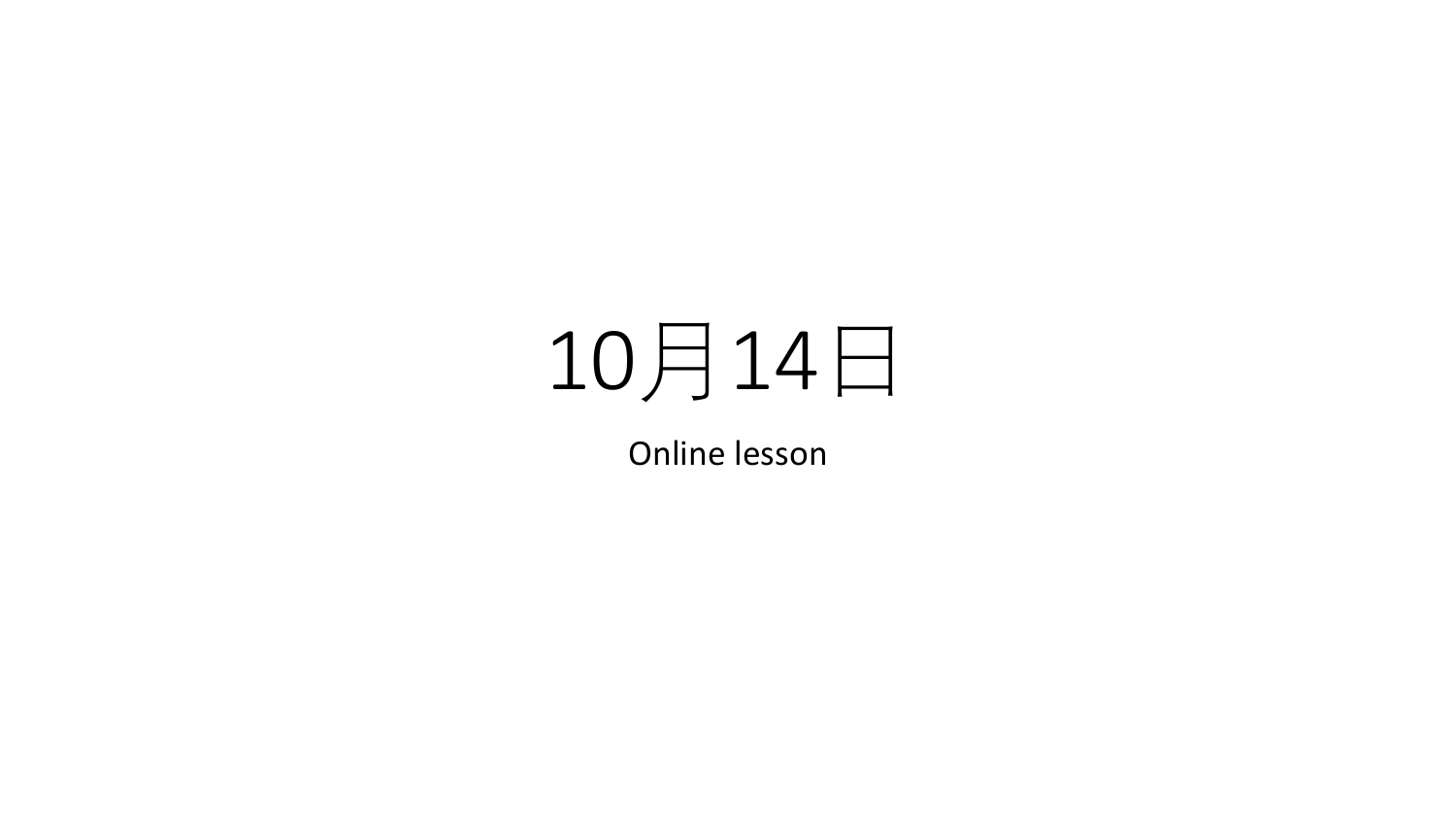## There is, there are

- 有
- There are many people
- There is a university
- In the shop there are many things
- There is a cat here
- There isn't much time

有 means 'to have' of course – but remember it also translates: 'there is' and 'there are'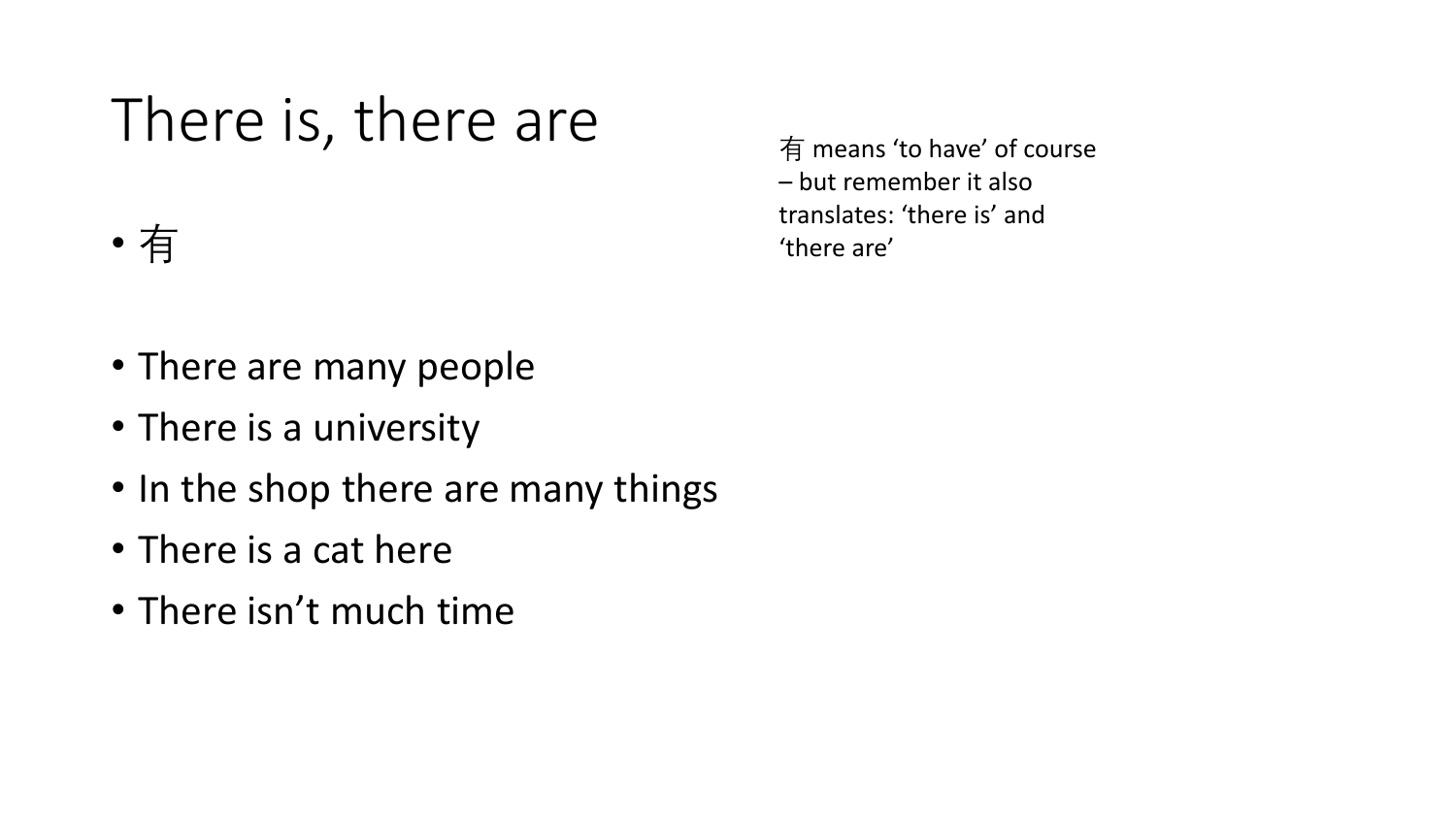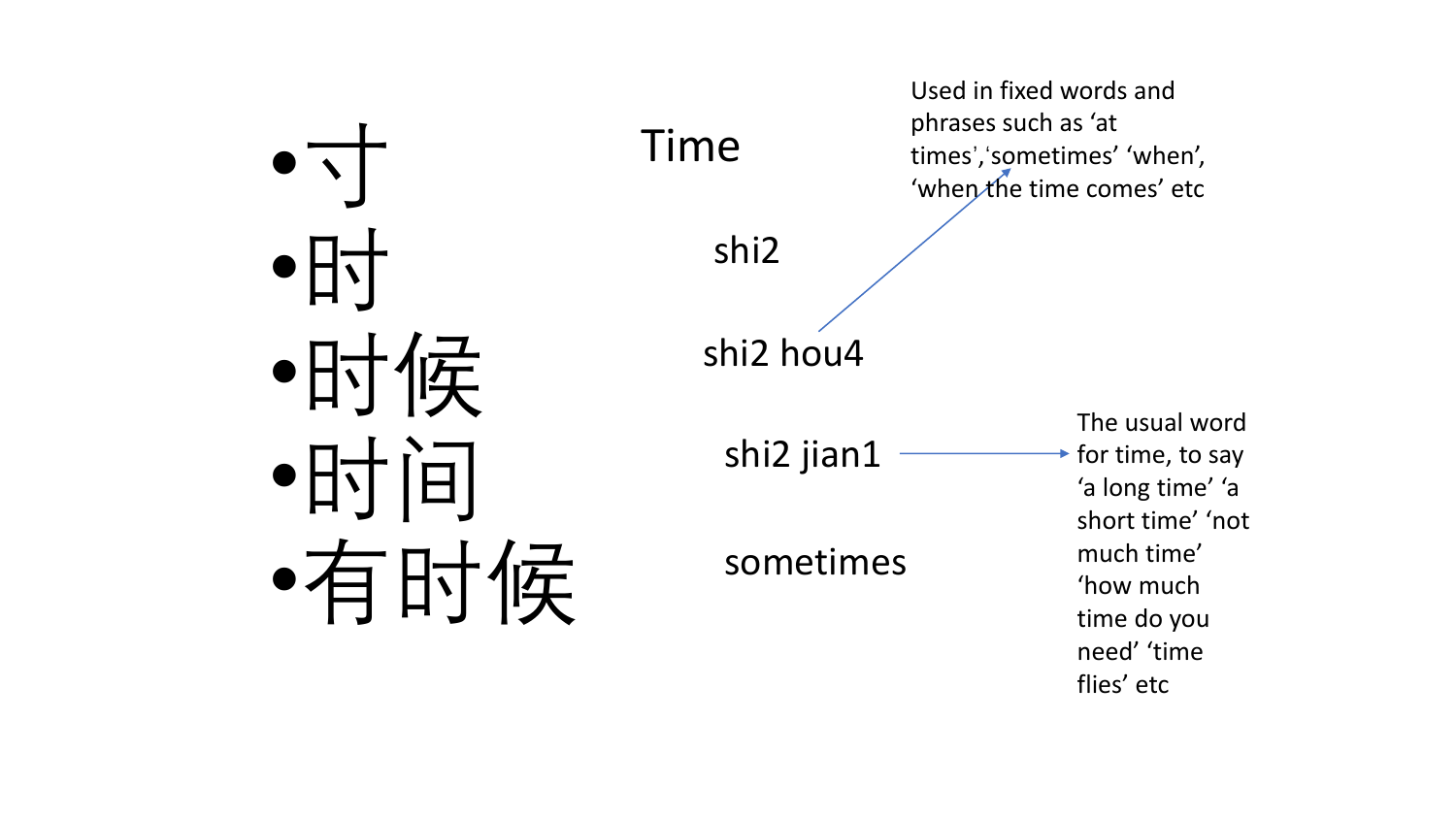## Example: 北京冬天有时候下雪

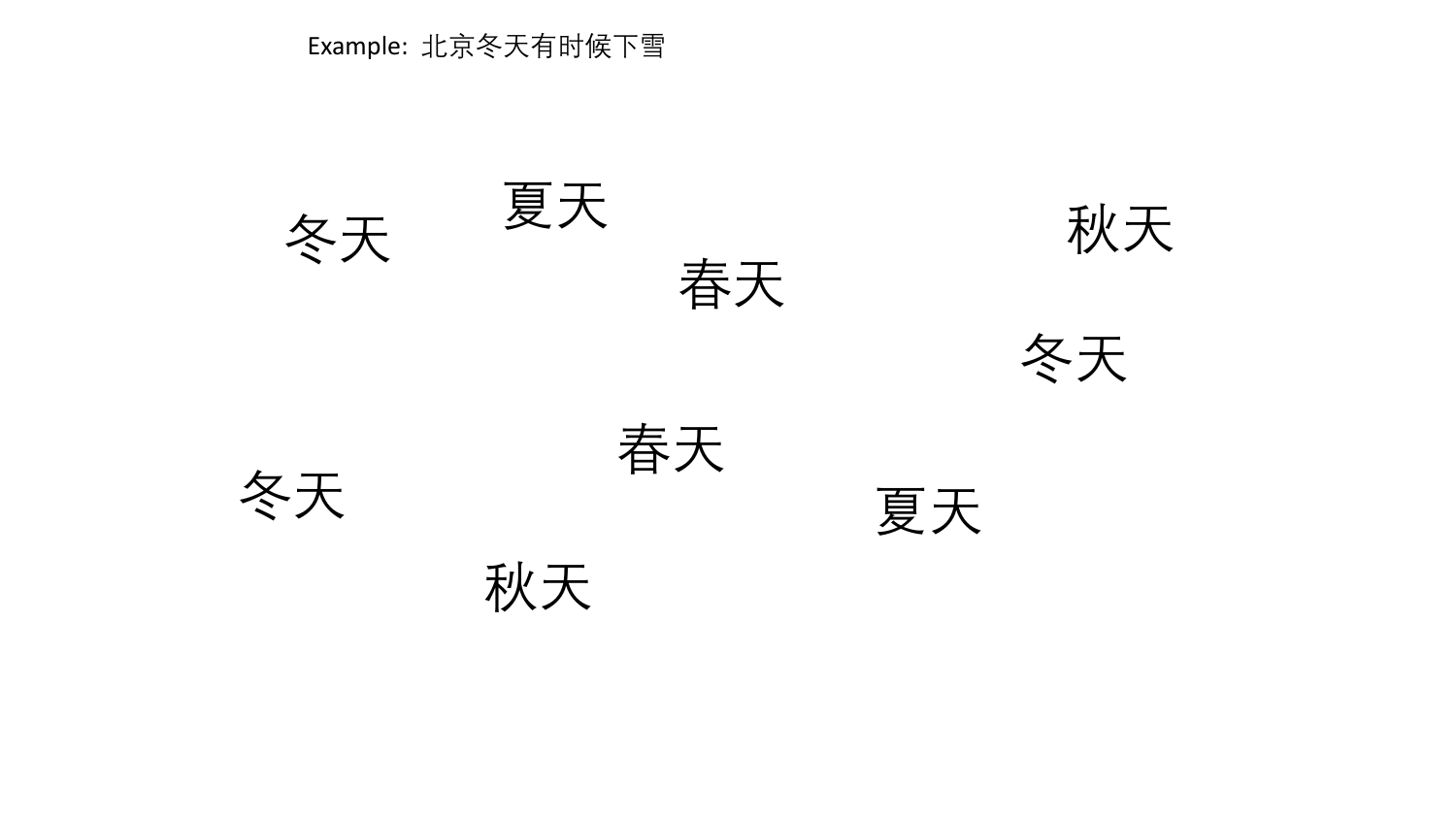写字

- 1. Person
- 2. Earth (tu3)
- 3. Also (ye3)
- 4. Female (nv3)
- 5. He
- 6. She
- 7. Ground (di4)
- 8. Sun (ri4)
- 9. Moon(yue4)
- 10. Bright (ming2)
- 11. White (bai2)
- 12. Hundred (bai3)
- 13. Work (gong1) 14. Field (tian2) 15. Strength (li4) 16. Male (nan2) 17. In (li3) 18. To produce, a being (sheng1) 19. On, up, above, get on (shang4) 20. Down, under, get off (xia4)
- 21. To be located 22. Big 23. Too much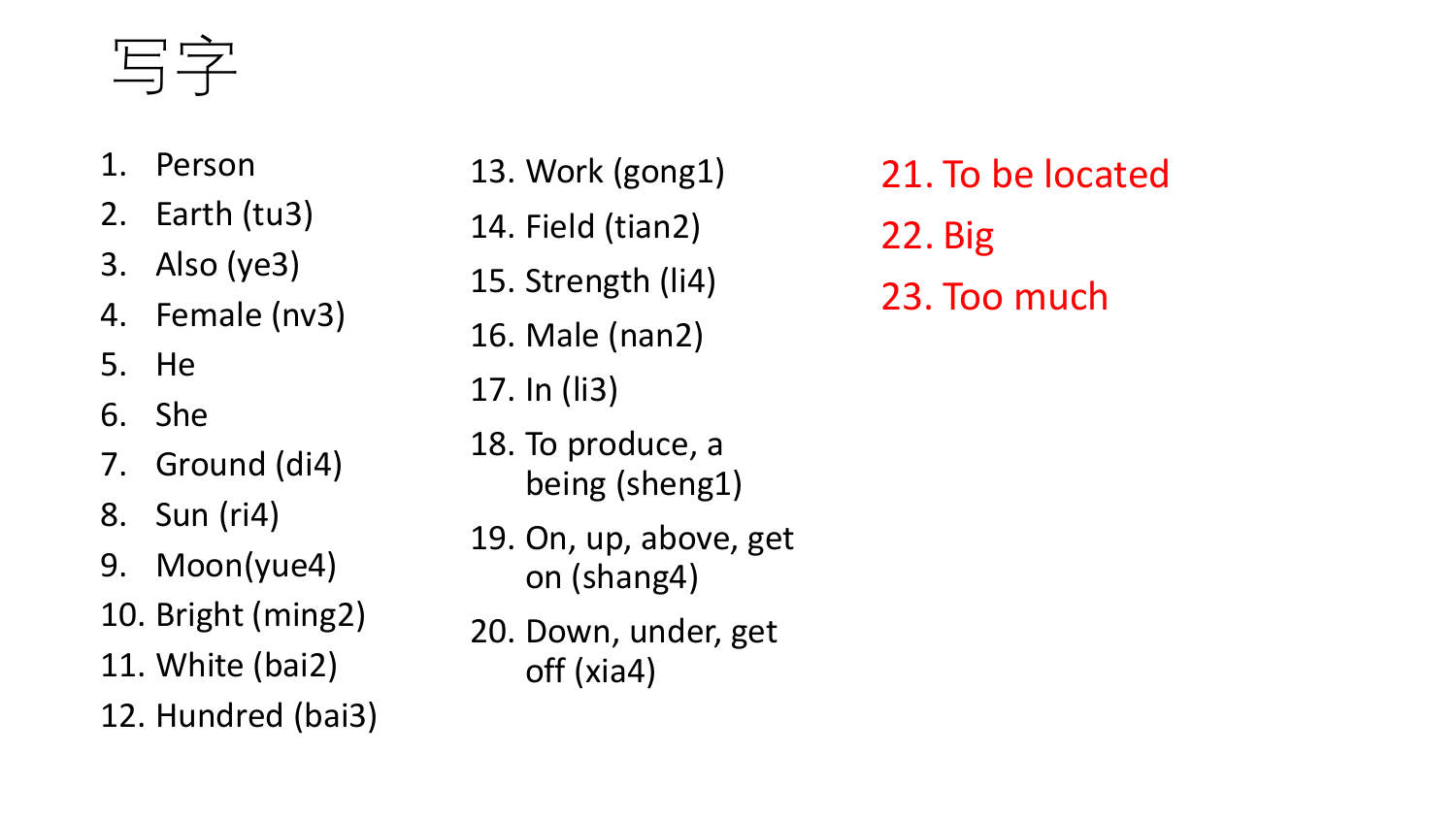nswer the questions.

今天几月几号? 4. 今天气温多少度?

今天十月十号

今天星期几?

今天气温十五度左右

5. 明天天气怎么样?

今天星期四

今天天气怎么样?

今天天气不冷也不热 有。明天有雨

6. 明天有雨吗?

明天天气不好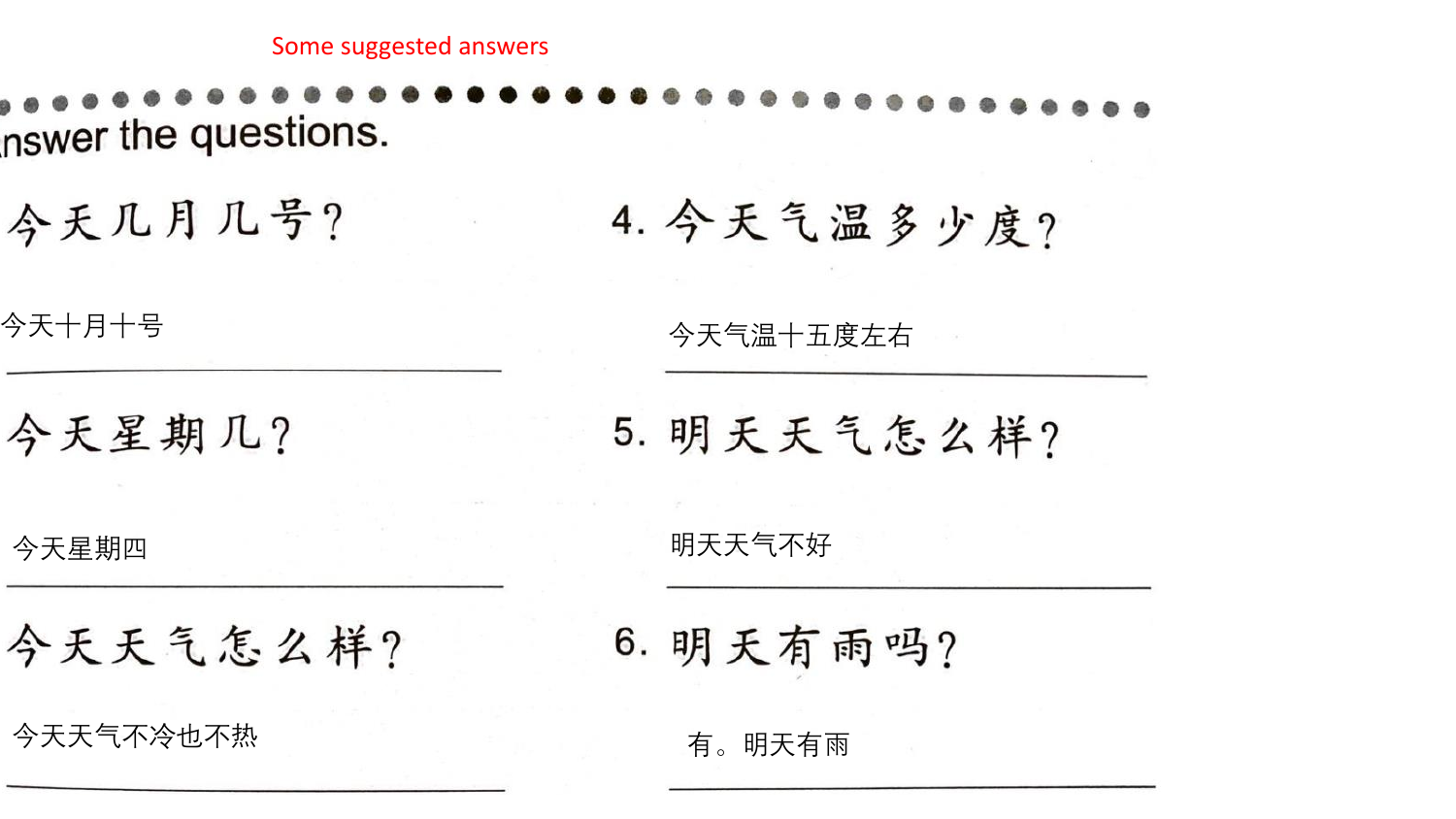

• In addition to reviewing the latest Quizlet and practicing writing characters, complete the translation below. Pinyin is fine but try to use characters where you can.